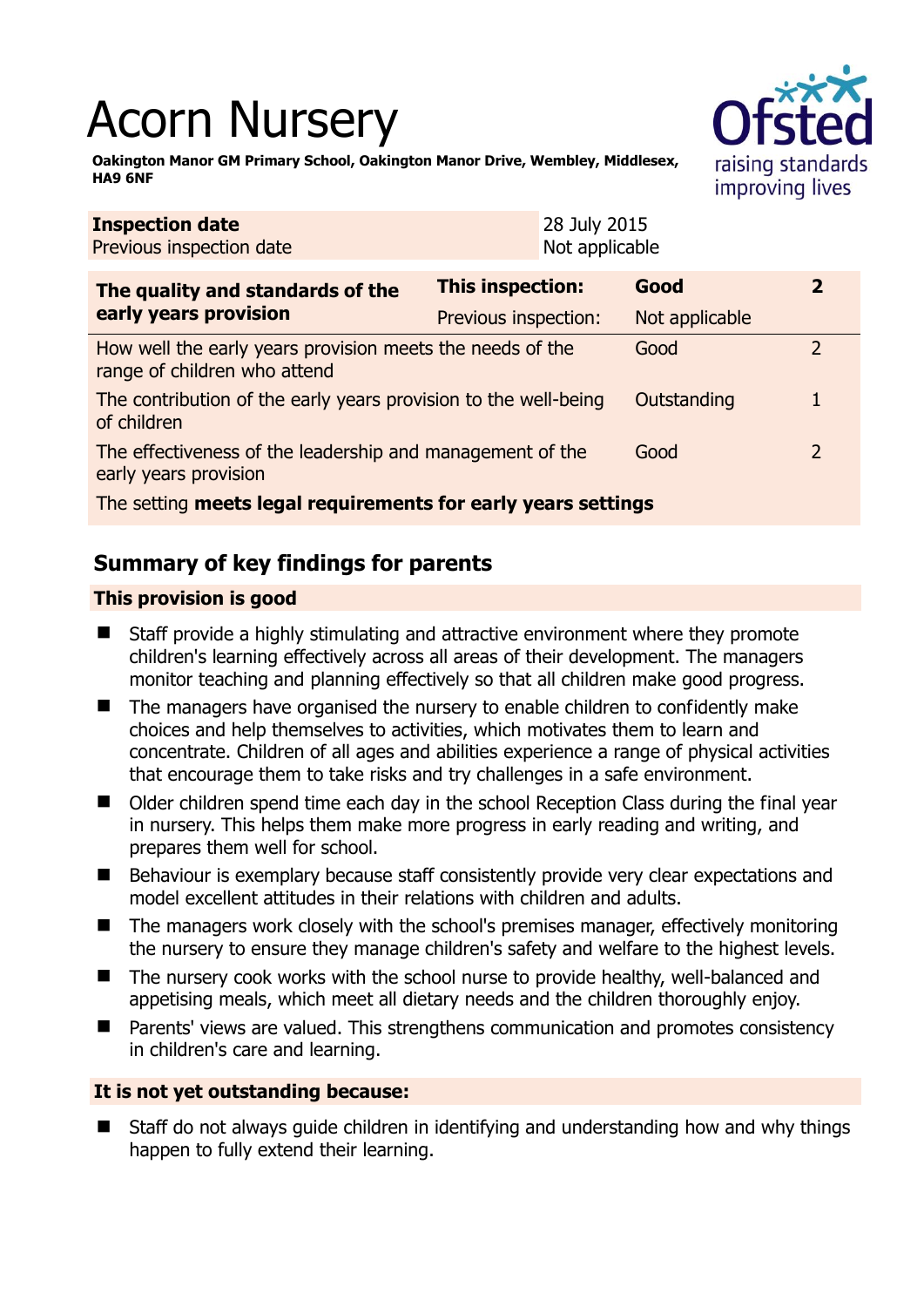# **What the setting needs to do to improve further**

#### **To further improve the quality of the early years provision the provider should:**

■ develop staff skills in using questions more effectively to extend children's thinking and understanding of how things happen in the world.

#### **Inspection activities**

- The inspector observed activities, indoors and outdoors.
- The inspector carried out a joint observation with the manager.
- The inspector held regular discussions with the manager and the Early Years Foundation Stage coordinator.
- The inspector took account of the views of parents spoken to on the day of the inspection.
- The inspector looked at children's records, including tracking charts and progress records, alongside other relevant documentation.

#### **Inspector**

Liz Kissane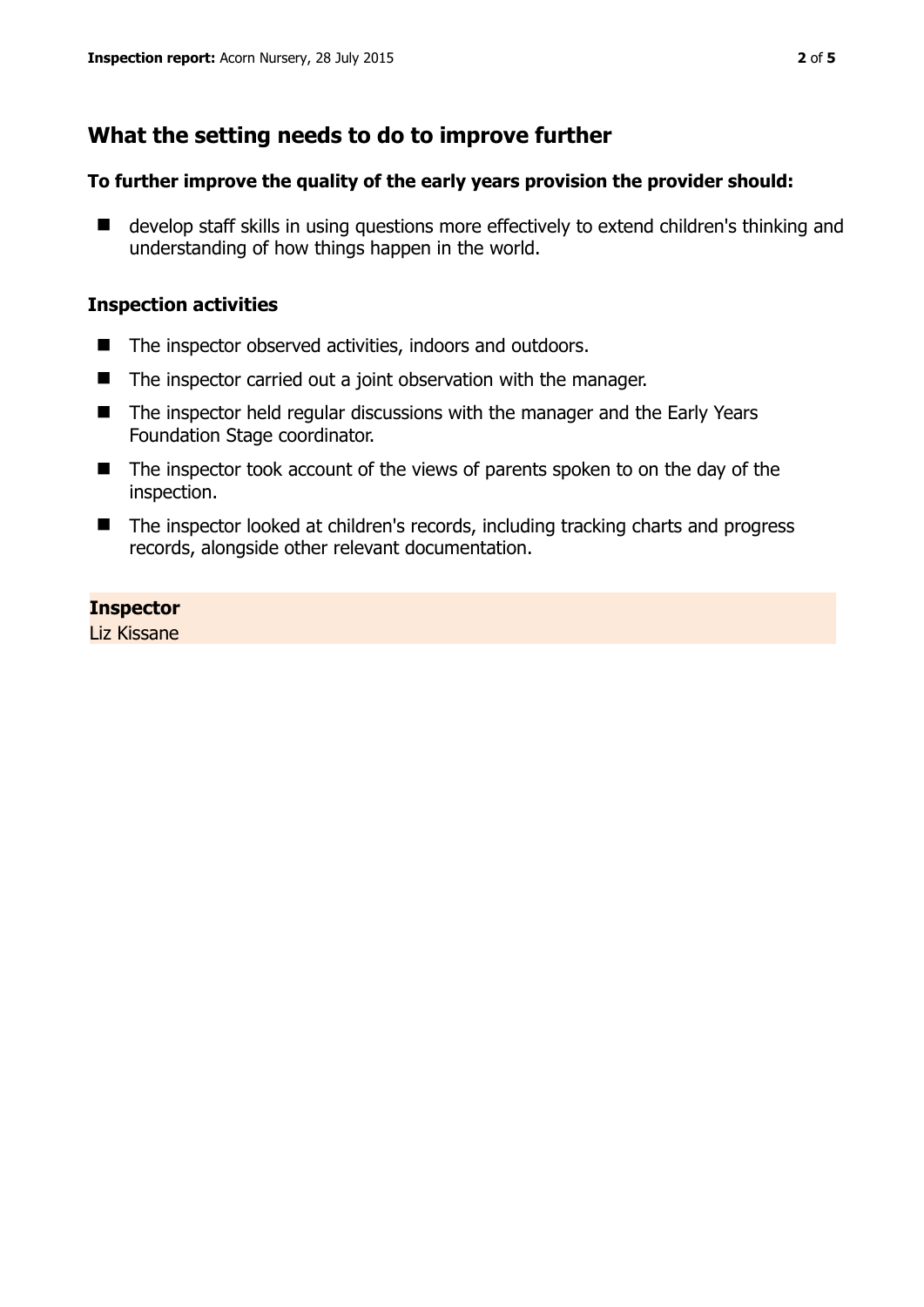## **Inspection findings**

#### **How well the early years provision meets the needs of the range of children who attend. This is good**

Managers ensure that planning meets the needs of all children to ensure everyone makes good progress. Staff promote children's communication, literacy and mathematical skills well. Children learn that print has meaning because they see words written down. This includes examples of children's home languages demonstrating how much it is valued. Outdoors, staff encourage children to write numbers on a hopscotch frame so that they see a purpose for using numbers. Staff count with children and sing number songs. In the toddler room, staff encourage children to crawl through a tunnel repeating words to describe their movements. This helps them to learn and understand the words used, develop physical skills and confidence in their achievements. Children show care and consideration for belongings as they handle books and dolls well. Parents are very positive about the nursery. They are very satisfied with communication about progress and say they have informative discussions about their child with all staff.

#### **The contribution of the early years provision to the well-being of children is outstanding**

Key persons and staff, including the school nurse, have an exceptionally good knowledge of each child's individual needs. Children feel emotionally secure and are extremely confident in making choices in activities and relationships. This helps children to develop in their own way. Because staff show care and concern for everyone, children copy their example. They are extremely considerate to others and work cooperatively together. Staff set up activities that require precision and control, such as running toy cars down a ramp. This encourages children to take great care and exercise close control when playing energetically in order to stay safe. Staff make very good use of the excellent new equipment to provide high quality and inspirational activities which challenge and motivate children.

#### **The effectiveness of the leadership and management of the early years provision is good**

The managers work closely with staff to provide good-quality teaching and care for children across all areas of learning. The managers supervise and observe staff to help identify training needs and support their professional development. All staff have a good understanding of children's learning and developmental needs. Management and staff are fully aware of child protection and safeguarding procedures. They expertly manage children's welfare and safety to protect them from harm. Staff work well with management to ensure the nursery runs smoothly and to implement improvements, such as to the premises, for the benefit of children.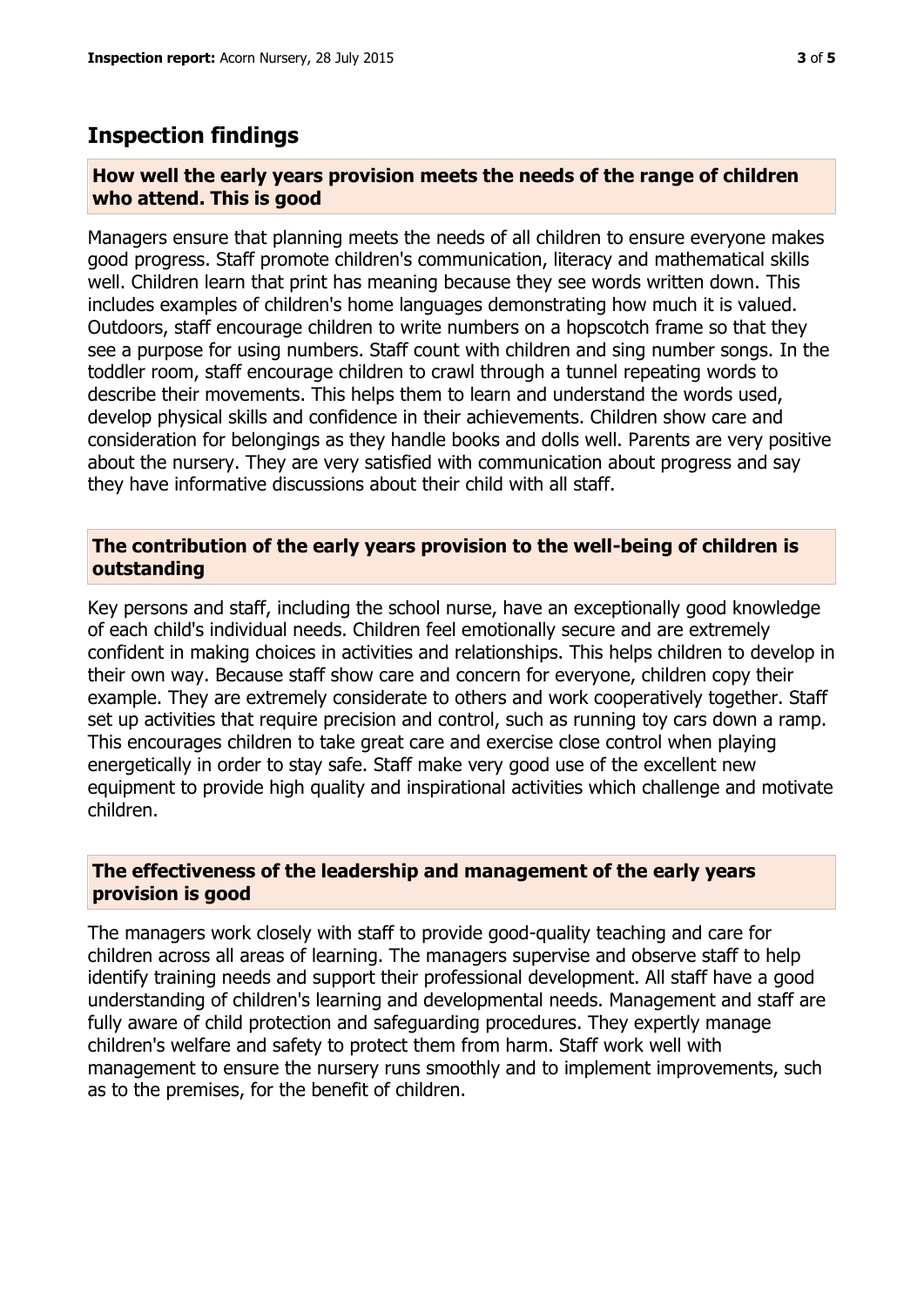## **Setting details**

| Unique reference number       | 137751                                |  |
|-------------------------------|---------------------------------------|--|
| <b>Local authority</b>        | <b>Brent</b>                          |  |
| <b>Inspection number</b>      | 825684                                |  |
| <b>Type of provision</b>      | Full-time provision                   |  |
| <b>Registration category</b>  | Childcare - Non-Domestic              |  |
| Age range of children         | $0 - 5$                               |  |
| <b>Total number of places</b> | 33                                    |  |
| Number of children on roll    | 33                                    |  |
| <b>Name of provider</b>       | Oakington Manor School Governing Body |  |
| Date of previous inspection   | Not applicable                        |  |
| <b>Telephone number</b>       | 020 8902 2871                         |  |

Acorn Nursery registered in 2000. It is located in the grounds of Oakington Manor School in the London Borough of Brent. The nursery is open each weekday from 8am to 6pm for 49 weeks of the year. There are 15 staff employed to work directly with the children. Of these, one is a qualified teacher, one holds Early Years Professional Status and 13 hold relevant qualifications between levels 3 and 6.

This inspection was carried out by Ofsted under sections 49 and 50 of the Childcare Act 2006 on the quality and standards of provision that is registered on the Early Years Register. The registered person must ensure that this provision complies with the statutory framework for children's learning, development and care, known as the Early Years Foundation Stage.

Any complaints about the inspection or the report should be made following the procedures set out in the guidance 'Complaints procedure: raising concerns and making complaints about Ofsted', which is available from Ofsted's website: www.gov.uk/government/organisations/ofsted. If you would like Ofsted to send you a copy of the guidance, please telephone 0300 123 4234, or email enquiries@ofsted.gov.uk.